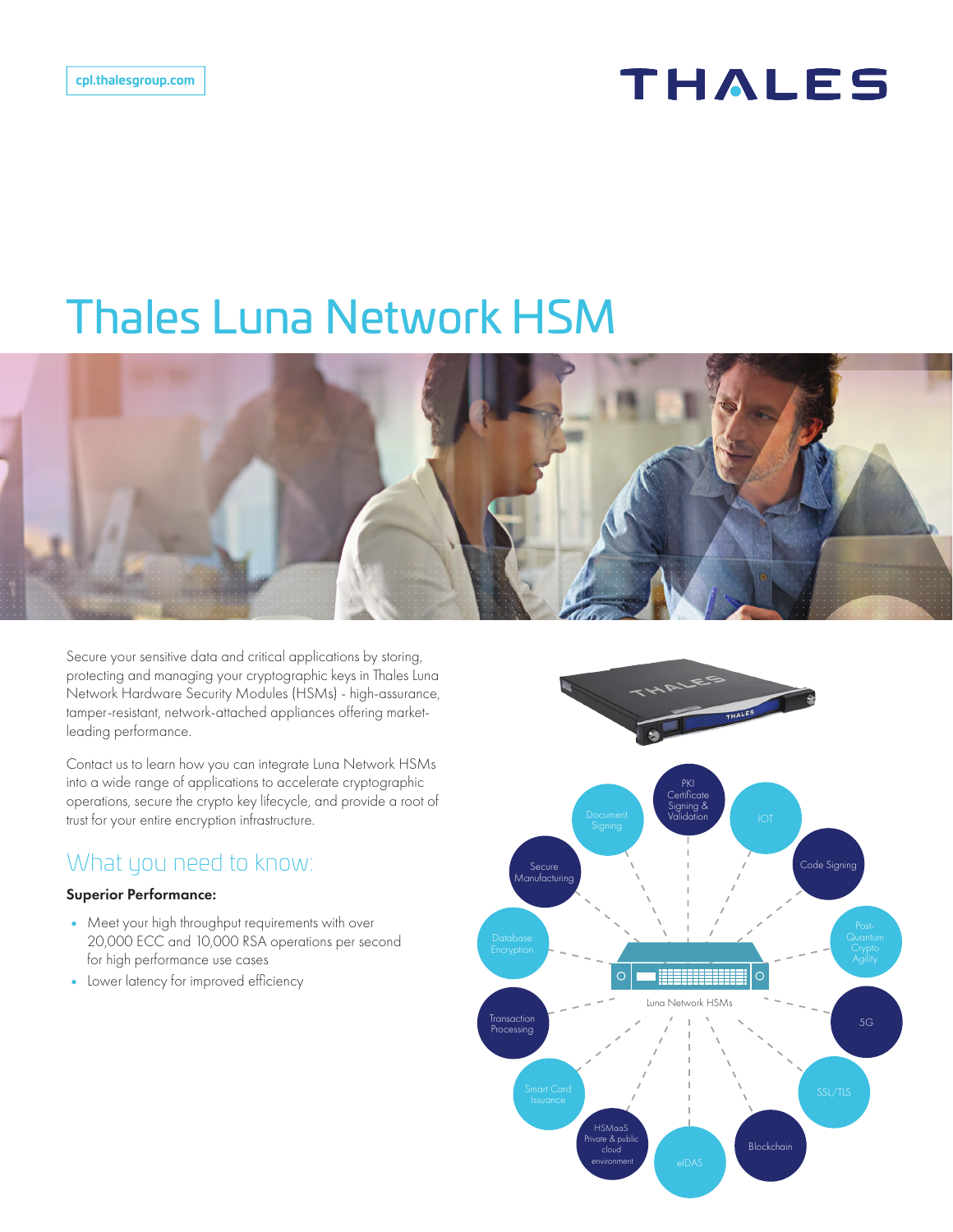#### Highest Security & Compliance:

- Keys always remain in FIPS-validated, tamper-evident hardware
- Meet compliance needs for GDPR, eIDAS, HIPAA, PCI-DSS, and more
- De facto standard for the cloud
- Multiple roles for strong separation of duties
- Multi-person MofN with multi-factor authentication for increased security
- Secure audit logging
- High-assurance delivery with secure transport mode
- High quality keys through external Quantum RNG seeding
- Securely backup and duplicate keys in hardware with Luna Backup HSM or to the cloud with Data Protection on Demand for redundancy, reliability and disaster recovery

#### Reduce Costs & Save time:

- Remotely manage HSMs no need to travel
- Reduced audit and compliance costs and burdens
- Automate enterprise systems to manage HSMs via REST API
- Efficiently administer resources by sharing HSMs amongst multiple applications or tenants
- Flexible partition policies to meet your key management and compliance needs
- Increased portability, greater efficiency and less overhead using SafeNet Luna Client in a container
- Functionality Modules
	- ° Extend native HSM functionality
	- ° Develop and deploy custom code within the secure confines of the HSM

## Technical Specifications

#### Supported Operating Systems

- Windows, Linux, Solaris, AIX
- Virtual: VMware, Hyper-V, Xen, KVM

#### API Support

- PKCS#11, Java (JCA/JCE), Microsoft CAPI and CNG, OpenSSL
- REST API for administration

#### Cryptography

- Full Suite B support
- Asymmetric: RSA, DSA, Diffie-Hellman, Elliptic Curve Cryptography (ECDSA, ECDH, Ed25519, ECIES) with named, user-defined and Brainpool curves, KCDSA, and more
- Symmetric: AES, AES-GCM, Triple DES, DES, ARIA, SEED, RC2, RC4, RC5, CAST, and more
- Hash/Message Digest/HMAC: SHA-1, SHA-2, SM3, and more
- Key Derivation: SP800-108 Counter Mode
- Key Wrapping: SP800-38F
- Random Number Generation: designed to comply with AIS 20/31 to DRG.4 using HW based true noise source alongside NIST 800-90A compliant CTR-DRBG
- Digital Wallet Encryption: BIP32
- 5G Cryptographic Mechanisms for Subscriber Authentication: Milenage, Tuak, and Comp128

#### Security Certifications

- FIPS 140-2 Level 3 Password and Multi-Factor (PED)
- eIDAS CC EAL4+ (AVA\_VAN.5 and ALC\_FLR.2) against the Protection Profile 419221-5 \*

#### Host Interface

- 2 options: 4 Gigabit ethernet ports with Port Bonding, or 2 x 10G fiber network connectivity and 2 x 1G with Port Bonding
- IPv4 and IPv6

#### Physical Characteristics

- Standard 1U 19in. rack mount appliance
- Dimensions: 19" x 21" x 1.725" (482.6mm x 533.4mm x 43.815mm)
- Weight: 28lb (12.7kg)
- Input Voltage: 100-240V, 50-60Hz
- Power Consumption: 110W maximum, 84W typical
- Heat Dissipation: 376BTU/hr maximum, 287BTU/hr typical
- Temperature: operating 0°C 35°C, storage -20°C 60°C
- Relative Humidity: 5% to 95% (38°C) non-condensing

#### Safety & Environmental Compliance

- UL, CSA, CE
- FCC, CE, VCCI, C-TICK, KC Mark
- RoHS2, WEEE
- TAA
- India BIS [IS 13252 (Part 1)/IEC 60950-1]

#### **Reliability**

- Dual hot-swap power supplies
- Field-serviceable components
- Mean Time Between Failure (MTBF) 171,308 hrs

#### Management & Monitoring

- HA disaster recovery
- Backup and restore hardware to hardware on-premises or in the cloud
- SNMP, Syslog

\* under evaluation